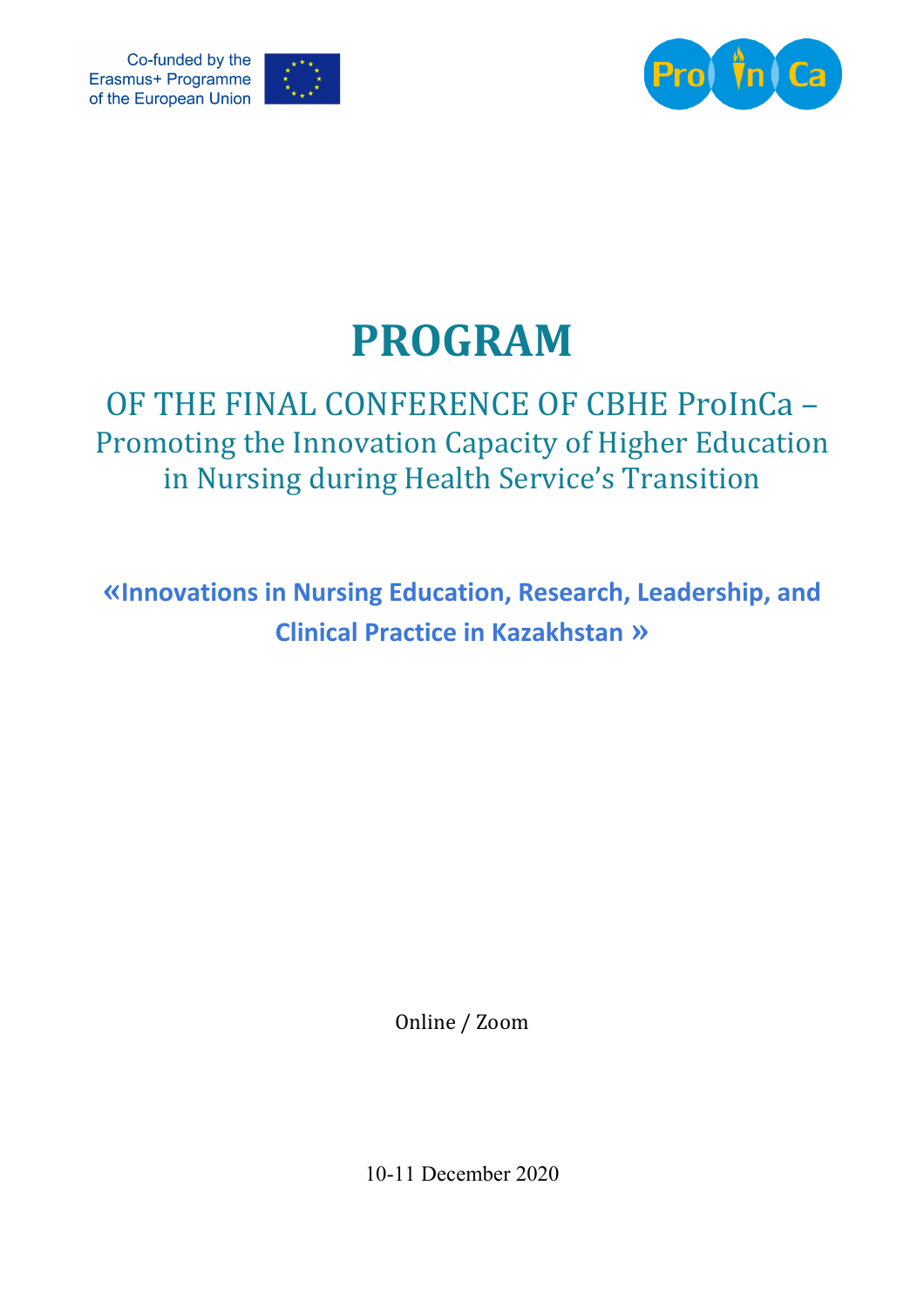Co-funded by the<br>Erasmus+ Programme<br>of the European Union





## **1 day, December 10, 2020**

| <b>Time</b>                                |                                                                                                                                                                                                                                                                     |
|--------------------------------------------|---------------------------------------------------------------------------------------------------------------------------------------------------------------------------------------------------------------------------------------------------------------------|
| 10.00-10.45                                | Connect participants via Zoom https://nu-edu-kz.zoom.us/j/97159250669                                                                                                                                                                                               |
|                                            | (this link is to all plenary sessions during the two-day conference)                                                                                                                                                                                                |
| 10.45-11.00                                | Instructions for Zoom                                                                                                                                                                                                                                               |
|                                            | <b>Plenary session</b>                                                                                                                                                                                                                                              |
| 11.00<br>$\overline{\phantom{0}}$<br>10.10 | Welcoming speech: Mr. Massimo Pignatelli, vice-president of Nazarbayev university for<br>Medicine, Dean of NU School of Medicine                                                                                                                                    |
| 11.10<br>$\qquad \qquad -$<br>11.20        | Welcoming speech: Ms. Soili Mäkeläinen-Buhanist Ambassador of Finland to Kazakhstan                                                                                                                                                                                 |
| 11.20<br>$\blacksquare$<br>11.30           | Welcoming speech: Shaizada Tasbulatova, director of National Erasmus+ office in<br>Kazakhstan                                                                                                                                                                       |
| 11.30<br>$\qquad \qquad -$<br>11.40        | Welcoming speech: Rauza Mendaliyeva, chief manager of the Department of Higher and<br>Postgraduate Education, Ministry of Education and Science, the member of ProInCa AAB,<br>Kazakhstan                                                                           |
| 11.40<br>$\overline{\phantom{a}}$<br>12.00 | <b>Keynote: Status and perspectives of nursing in Kazakhstan</b><br>Gulnaz Tanatarova, Director of the science and human resources Department, Ministry of<br>Health, Kazakhstan                                                                                    |
| 12.00<br>$\qquad \qquad -$<br>12.20        | <b>Keynote:</b> Results and impact of the ProInCa project<br>Johanna Heikkilä, ProInCa project coordinator, JAMK University of Applied Sciences,<br>Finland                                                                                                         |
| 12.20-12.40                                | <b>Keynote: Leadership and collaboration is necessary to build a strong profession</b><br>International Council of Nurses, President Annette Kennedy                                                                                                                |
| 12.40-13.00                                | Keynote: State and prospects of the National Association of Nurses of Kazakhstan<br>Kuanyshbayeva Aliya, president of Association of Nursing Professionals "Paryz",<br>Kazakhstan                                                                                   |
| 13.00-14.00                                | <b>Break</b>                                                                                                                                                                                                                                                        |
| 14.00                                      | <u>Keynote</u> : International perspective to the development of centers of excellence as a basis                                                                                                                                                                   |
| 14.20                                      | for the Center of Nursing Excellence<br>Wolter Paans, professor of Nursing Diagnostics, Hanse University of Applied Sciences,<br>Netherlands                                                                                                                        |
| 14.20<br>$\overline{\phantom{0}}$<br>14.40 | <b>Keynote: Center of Nursing Excellence: aims and functions</b><br>Amangali Akanov, head of science and ethics unit, Republican center for health<br>development, Kazakhstan                                                                                       |
|                                            | Panel section: "CNE - collaboration and knowledge sharing tool between academic national and                                                                                                                                                                        |
|                                            | international nursing community and society"                                                                                                                                                                                                                        |
|                                            | Panel facilitators: Bea Dijkman, Gulim Aimagambetova                                                                                                                                                                                                                |
| 14.40<br>14.50                             | Organizational issues of regional offices in Kazakhstan: Plan for the future<br>West Kazakhstan CNE Regional Office:<br>Ermukhanova Lyudmila, head of the Department of Public Health<br>Uteulieva Dana, head of nursing unit, West Kazakhstan High Medical College |
| 14.50                                      | Organizational issues of regional offices in Kazakhstan: Plan for the future                                                                                                                                                                                        |
| 15.00                                      | Karaganda CNE Regional Office:<br>Auez Aitmagambetov, Deputy Dean of the School of Nursing Education, Karaganda<br>Medical University<br>Marina Kopbayeva, Deputy Director of Nursing, Regional Trauma and Orthopaedics<br>Center, Karaganda                        |
| 15.00                                      | Organizational issues of regional offices in Kazakhstan: Plan for the future                                                                                                                                                                                        |
| 15.10                                      | East CNE Regional Office:<br>Zhanar Zhumanbayeva, Head of the nursing department, Semey Medical University,                                                                                                                                                         |
|                                            | Asiya Omargalieva, nurse, Medical Center of Semey Medical university                                                                                                                                                                                                |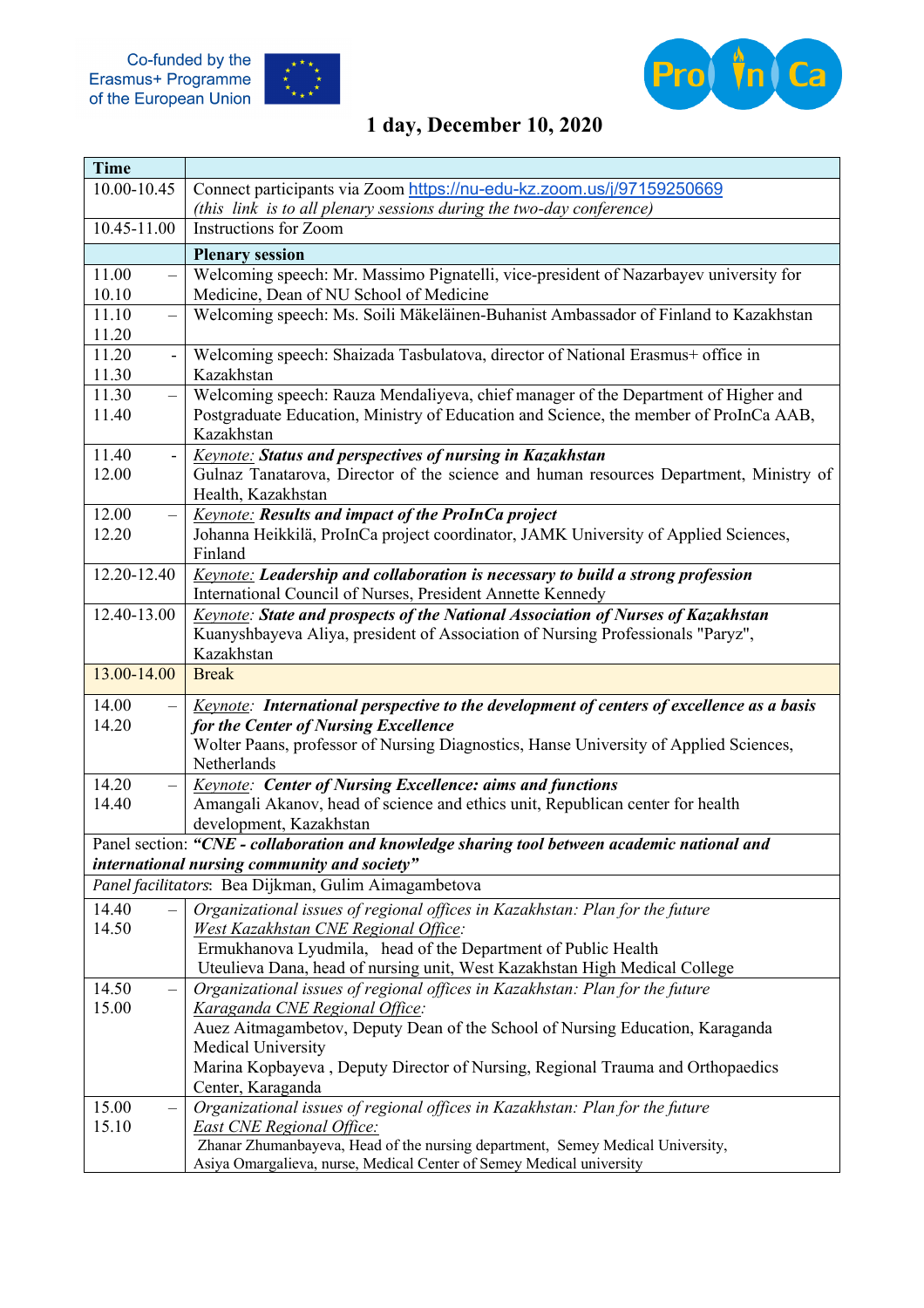



| 15.10                             | Organizational issues of regional offices in Kazakhstan: Plan for the future                                            |
|-----------------------------------|-------------------------------------------------------------------------------------------------------------------------|
| 15.20                             | South CNE Regional Office (Shymkent): Aizat Seidakhmetova, head of the Department of                                    |
|                                   | Emergency Medical Care and Nursing, South Kazakhstan Medical Academy,                                                   |
| 15.20                             | Aigerim Nurgaliyeva, senior nurse of the Heart center, Shymkent city                                                    |
| $\overline{\phantom{0}}$<br>15.30 | Organizational issues of regional offices in Kazakhstan: Plan for the future<br><b>Almaty Regional Office (KazNMU):</b> |
|                                   | Orazbakova Gaukhar, head of Nursing Department, Kazakh National Medical University,                                     |
|                                   | Dautova Altyn, Deputy Chief Physician of the Scientific Center for Obstetrics, Gynecology                               |
|                                   | and Perinatology, Almaty city                                                                                           |
| 15.30<br>$\overline{\phantom{0}}$ | Discussion. Q/A Session                                                                                                 |
| 16.00                             |                                                                                                                         |
| 16.00<br>$\overline{\phantom{0}}$ | <b>Break</b>                                                                                                            |
| 16.30                             |                                                                                                                         |
|                                   | Panel section: Strengthening collaboration between education, science and practice and the                              |
|                                   | international academic community in nursing                                                                             |
|                                   | Panel experts: Vilen Molotov-Luchansky, Advisor to the Rector of the Medical University of Karaganda,                   |
|                                   | Galina Veklenko, Head of Department of Internal Medicine of the West-Kazakhstan medical University                      |
| 16.30-17.30                       | Implementation of clinical nursing guidelines                                                                           |
|                                   | Laura Guzmanova, Valentine Petrenko, West Kazakhstan High Medical College                                               |
|                                   | Realizing the potential of nurses in nursing research                                                                   |
|                                   | Gaukhar Alibayeva, Dana Uteulieva, West Kazakhstan High Medical College                                                 |
|                                   | The level of readiness of graduate students of nursing specialty for research<br>activities                             |
|                                   | Alexandra Belyatko, Assistant of the Department of General Medical Practice with                                        |
|                                   | the course of Evidence-based Medicine, Astana Medical University                                                        |
|                                   | Ayagoz Umbetzhanova, Assistant of the Department of General Medical Practice                                            |
|                                   | with the course of Evidence-based Medicine, Astana Medical University                                                   |
|                                   | Development of Leadership in Nursing at the West Kazakhstan High Medical                                                |
|                                   | College                                                                                                                 |
|                                   | Gulmira Almagambetova, deputy director of education,                                                                    |
|                                   | Kuspanova Tolkyn, head of West Kazakhstan branch of Association of Nursing                                              |
|                                   | Professionals "Paryz",                                                                                                  |
|                                   | Asylzada Muhambetzhanova, head of the training unit, West Kazakhstan High                                               |
|                                   | Medical College                                                                                                         |
|                                   | Organization of training and implementation of rehabilitation competencies within                                       |
|                                   | the Stroke Management Project                                                                                           |
|                                   | Kispaeva T.T., professor, School of Nursing, Medical University of Karaganda                                            |
|                                   | Comparative assessment of online information resources to improve nursing                                               |
|                                   | practices                                                                                                               |
|                                   | Layla Mardenova, master student, Astana Medical University                                                              |
|                                   | Ulbosyn Saltabaeva, PhD, Astana Medical University                                                                      |
| 17.30-17.35                       | Closing Day 1.                                                                                                          |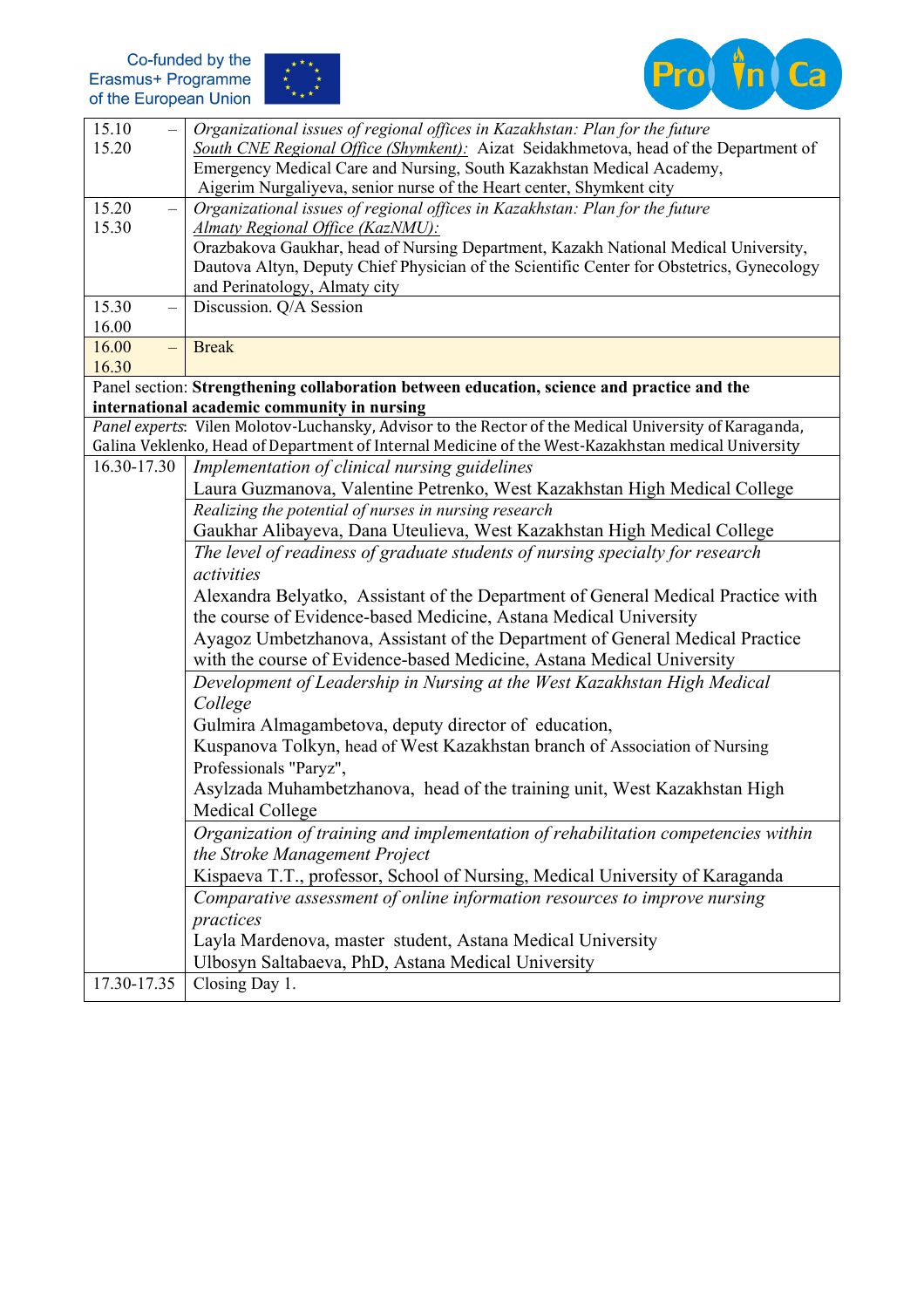





## **2nd day, December 11, 2020**

| <b>Time</b> |                                                                                     |
|-------------|-------------------------------------------------------------------------------------|
|             | $10.00 - 11.00$ Poster session.                                                     |
|             | Latest development in EBN, Nursing research and Nursing leadership in Kazakhstan    |
|             | and in the world                                                                    |
|             | 10.00-10.30 First part of ePoster session                                           |
|             | 1. Baytuganova A Research competencies in students of Faculty of Higher Nursing     |
|             | Education                                                                           |
|             | Link                                                                                |
|             | https://zoom.us/j/98174285166?pwd=Y1VHbnJBTTdIVjBERVhERWZJVIRCUT09                  |
|             | Meeting ID: 981 7428 5166                                                           |
|             | Password:3CRivS                                                                     |
|             | 2. Bekmagambetova Zh. On the issue of reform in the training of future mid-level    |
|             | health professionals in nursing                                                     |
|             | Link                                                                                |
|             | https://us04web.zoom.us/j/77789250261?pwd=RWEyMzdJNVBSRzZQZEV5QllpeUlnQT09          |
|             | Meeting ID: 777 8925 0261                                                           |
|             | Password: 82mwU6                                                                    |
|             | 3. Bizhanova A. Research in Nursing                                                 |
|             | Link                                                                                |
|             | https://us02web.zoom.us/j/88957585996?pwd=K2loNXdHVVdUQXN3clpzRmMvW                 |
|             | StWZz09                                                                             |
|             | Meeting ID: 889 5758 5996                                                           |
|             | Password: 123456                                                                    |
|             | 4. Epreva E. Overcoming the communication barrier in the professional activities of |
|             | nurses                                                                              |
|             | Link                                                                                |
|             | https://us04web.zoom.us/j/72938145973?pwd=T3c0U29YZTNtTTZjL0UzV0tvTXJI              |
|             | <b>Zz09</b>                                                                         |
|             | Meeting ID: 729 3814 5973                                                           |
|             | Password: 1234                                                                      |
|             | 5. Akhmetova Zh. Raising awareness of a patient diagnosed with cataracts about      |
|             | methods to reduce the risk of complications in the postoperative period             |
|             | Link                                                                                |
|             | https://zoom.us/j/9234828329?pwd=UGUydHY4aGpBRVNrTVIxL0J6NEFOZz09                   |
|             | Meeting ID: 923 482 8329                                                            |
|             | Password: E6KKkz                                                                    |
|             | 6. Heikkila Johanna, National Teaching and training materials in Moodle for course  |
|             | "Research and development projects in nursing                                       |
|             | Link                                                                                |
|             | https://us04web.zoom.us/j/77103251444?pwd=Wm1hOEd0NTNBelhRS2RncFpPa                 |
|             | 0JhZz09                                                                             |
|             | Meeting ID: 771 0325 1444                                                           |
|             | Password: 1fKnB0                                                                    |
|             | 7. Hopia Hanna, Prioritized current and future Nursing research topics in           |
|             | Kazakhstan                                                                          |
|             | Link                                                                                |
|             | https://us04web.zoom.us/j/78126832812?pwd=TXI3bkR2Z2xLVnhvN1MzM2NzdG                |
|             | gwdz09                                                                              |
|             | Meeting ID: 781 2683 2812                                                           |
|             | Password: KxV8ze                                                                    |
|             |                                                                                     |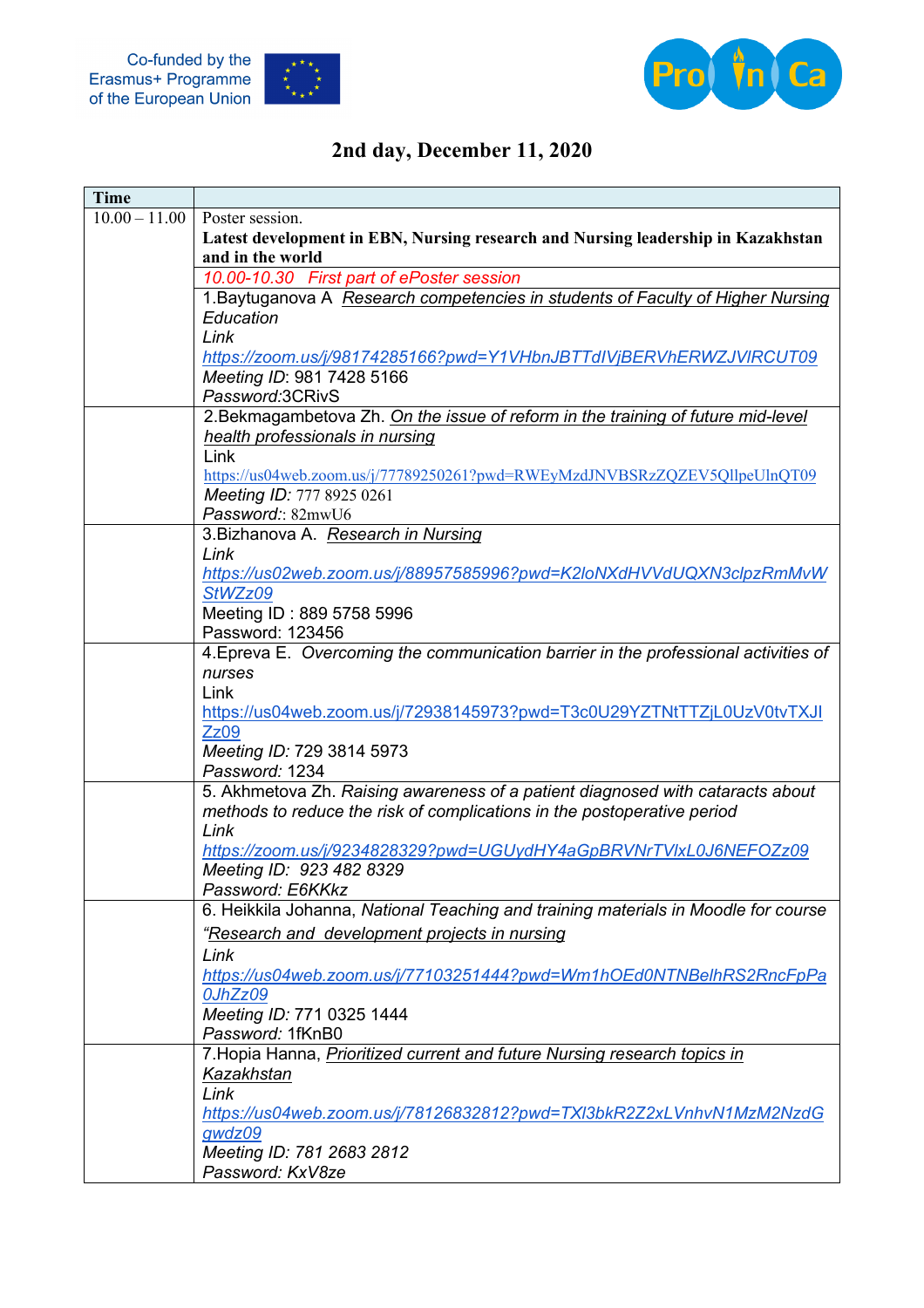



| Bettie Oosterhoff Teaching and training materials on Qualitative research in<br>8.                                                     |
|----------------------------------------------------------------------------------------------------------------------------------------|
| Moodle for nursing education                                                                                                           |
| Link                                                                                                                                   |
| https://zoom.us/j/4091299475?pwd=SVhBbmFzNFdVaGluRkRtZU5nc1Eydz09                                                                      |
| 9. Ibysheva N Study of the effectiveness of E-platform using for nurses                                                                |
| Link https://us02web.zoom.us/u/kbtH46BT3u                                                                                              |
| Meeting ID: 885 4946 0600                                                                                                              |
| Password: 115388                                                                                                                       |
| 10. Järvinen, Sari Status of the infrastructure for nursing research in medical                                                        |
| universities in Kazakhstan                                                                                                             |
| Link                                                                                                                                   |
| https://zoom.us/j/91615367733?pwd=R1p2UTAvUFZoRGczckVsLzVMWm41UT09                                                                     |
| 10.30-11.00 Second part of ePoster session                                                                                             |
| 11. Joseph U. Almazan Disaster-related resiliency theory among older adults who                                                        |
| survived Typhoon Haiyan                                                                                                                |
| Link                                                                                                                                   |
| https://us02web.zoom.us/u/kbtH46BT3u                                                                                                   |
| Meeting ID: 885 4946 0600                                                                                                              |
| Password: 115388                                                                                                                       |
| 12. Koshaeva P. Teaching Leaders in the discipline "Basics of Nursing"                                                                 |
| Link                                                                                                                                   |
| https://us04web.zoom.us/j/76221554458?pwd=dXVvTGJSYzA3bGd6UitqZWZxZF                                                                   |
| lpQT09                                                                                                                                 |
| Meeting ID: 762 2155 4458                                                                                                              |
| Password: 1234                                                                                                                         |
| 13. Moldagalieva G. <i>Improving nursing care for children diagnosed with Autism</i>                                                   |
| Link                                                                                                                                   |
| https://us04web.zoom.us/j/73104435394?pwd=OnJTSEwxZkxCUjVZR1RaUFFEOW0rZz09                                                             |
| Meeting ID: 731 0443 5394                                                                                                              |
| Password: Ws0NmR                                                                                                                       |
| 14. Beksultanova Z, Mechanical ventilation knowledge and nursing training needs                                                        |
| Link                                                                                                                                   |
| https://us04web.zoom.us/j/74947984713?pwd=ZkZQdXFxdWNDaXdScVpDaFNvWlZMZ                                                                |
| Z <sub>0</sub> 9                                                                                                                       |
| Meeting ID: 749 4798 4713                                                                                                              |
| Password: 337xHB                                                                                                                       |
| 15 Tiittanen Hannele, Nursing leadership capacity building: Joint development of<br>Nursing Leadership teaching and learning materials |
| Link                                                                                                                                   |
| https://zoom.us/j/9234828329?pwd=UGUydHY4aGpBRVNrTVIxL0J6NEFOZz09                                                                      |
| Meeting ID: 923 482 8329                                                                                                               |
| Password: E6KKkz                                                                                                                       |
| 16. Tau Galiya, <i>Independent nursing care for pediatric patients with vascular</i>                                                   |
| catheters                                                                                                                              |
| Link                                                                                                                                   |
| https://zoom.us/j/4091299475?pwd=SVhBbmFzNFdVaGluRkRtZU5nc1Eydz09                                                                      |
| 17. Shunayeva B Strengthening cooperation between the Center of Nursing                                                                |
| Excellence and West-kazakhstan healthcare organizations                                                                                |
| Link                                                                                                                                   |
| https://zoom.us/j/97237398514?pwd=YWILNUYvTVZwU0g3UW81ZDZQYmVOUT                                                                       |
| 09                                                                                                                                     |
| Meeting ID: 972 3739 8514                                                                                                              |
| Password: 0bRCRv                                                                                                                       |
|                                                                                                                                        |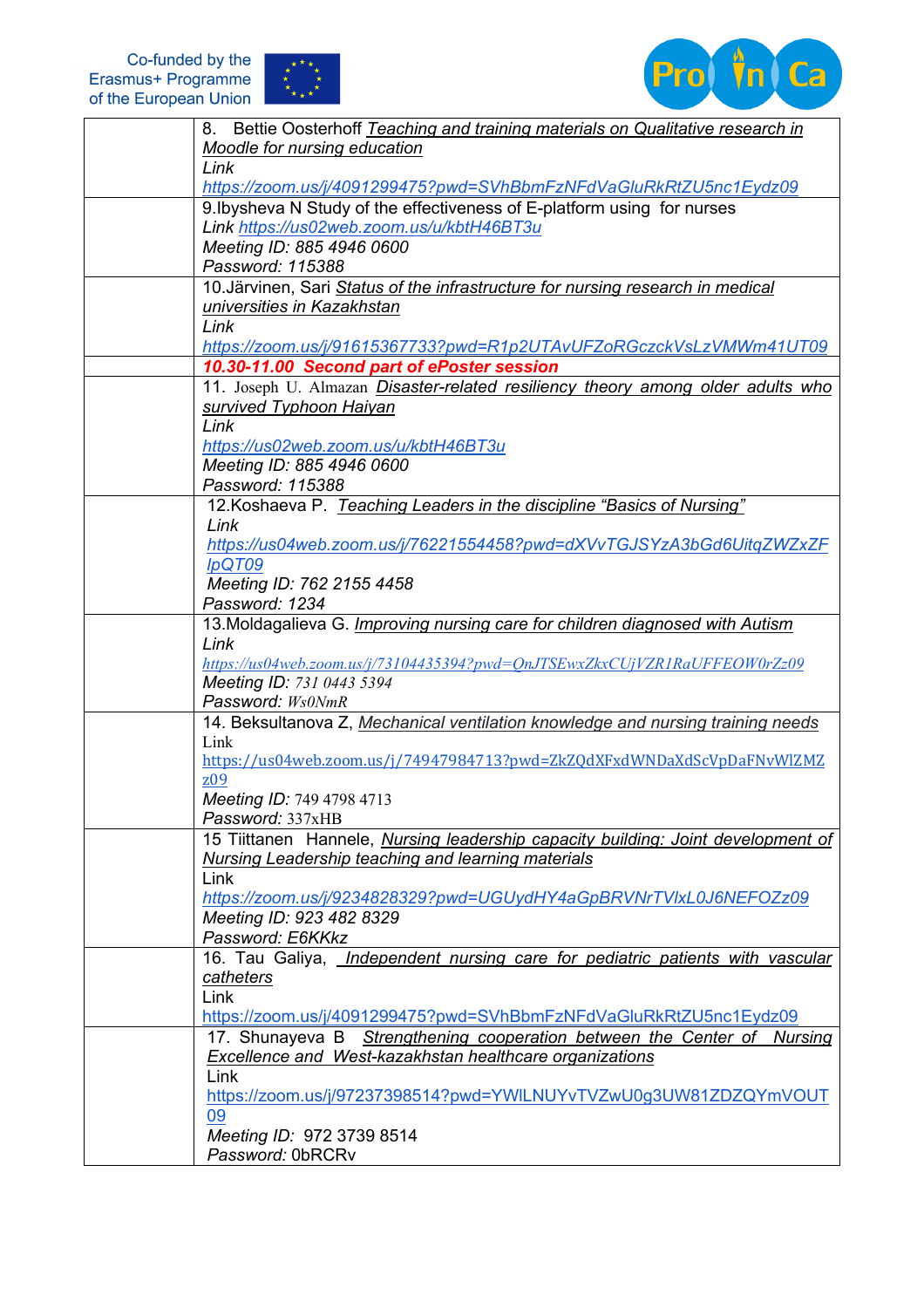



|                   | 18. Zamanbekova N. The role of the nurse in the knee osteoarthritis management:                  |
|-------------------|--------------------------------------------------------------------------------------------------|
|                   | a cross-sectional study<br>Link                                                                  |
|                   | https://us04web.zoom.us/j/75200070575?pwd=MmtxdWdGU0I4VHpUVmlaNGgz                               |
|                   | L1E3Zz09<br>Meeting ID: 752 0007 0575                                                            |
|                   | Password: 8cfytt                                                                                 |
|                   | 19. Zhetmekova Zh, Development of materials in evidence-based nursing for                        |
|                   | nursing educational programs in Kazakhstan                                                       |
|                   | Link                                                                                             |
|                   | https://us02web.zoom.us/j/82767480885?pwd=WUVReIJhVnBGcXIzUTZrNThadE<br>9rZz09                   |
|                   | Meeting ID: 827 6748 0885                                                                        |
|                   | Password: 123456                                                                                 |
|                   | 20. Kamila Kasimova, LEADERSHIP IN NURSING                                                       |
|                   | Link                                                                                             |
|                   | https://zoom.us/j/99162107988?pwd=TEd0MlZnam1BaWV5bHJZZndKR091UT09                               |
|                   | 21. Karshiga A.A., Qualitative research in nursing: the involvement of a nurse in the process of |
|                   | anticoagulant therapy                                                                            |
|                   | Link<br>https://us04web.zoom.us/j/79717193620?pwd=QXRnWnY0bjV2NmROOERQdzRDWkQ2dz                 |
|                   | 09                                                                                               |
|                   | Meeting ID: 797 1719 3620                                                                        |
|                   | Password: 2121                                                                                   |
|                   |                                                                                                  |
| $11.00 - 11.05$   | Connect participants for 2 day panel sessions via Zoom                                           |
|                   | https://nu-edu-kz.zoom.us/j/97159250669                                                          |
|                   | (this link is to all plenary sessions during the two-day conference)                             |
| 11.05-11.30       | <b>Practice session: CNE HelpDesk</b>                                                            |
|                   | How to log into CNE Moodle and gain access to the learning materials                             |
| <b>Kazakhstan</b> | Panel section: Advanced nursing through the evidence-based nursing promotion in                  |
|                   | Panel experts: Mateja Bahun ABHCF, Zhuldyz Zhetmekova SMU                                        |
|                   | 11.30 - 11.40 Wellcome words.                                                                    |
|                   | Mateja Bahun, A.B.Faculty of Healthcare & Zhuldyz Zhetmekova Semey Medical                       |
|                   | university                                                                                       |
|                   |                                                                                                  |
|                   |                                                                                                  |
|                   |                                                                                                  |
| 11.40-11.50       | Speaker 1 Aigerim Azamatova, assistant of nursing department, West Kazakhstan                    |
|                   | <b>Medical University</b>                                                                        |
| 11.50-12.00       |                                                                                                  |
|                   | Speaker 2 Gulnur Nadirbekova, Director of Nursing care, «National research cardiac               |
|                   | surgery center»                                                                                  |
| 12.00-12.10       | Speaker 3 Zorina Olga, PhD student, Karaganda Medical University                                 |
|                   |                                                                                                  |
| 12.10-12.20       | Speaker 4 Merey Sagadiyeva, assistant of nursing department, Semey Medical                       |
|                   | University                                                                                       |
| 12.20-12.30       | Speaker 5 Zhaxybayeva Aigul, nurse of newborn pathology department, "Semey                       |
|                   |                                                                                                  |
|                   |                                                                                                  |
|                   | Perinatal center"                                                                                |
| 12.30-13.00       | Discussion. Q/A Session                                                                          |